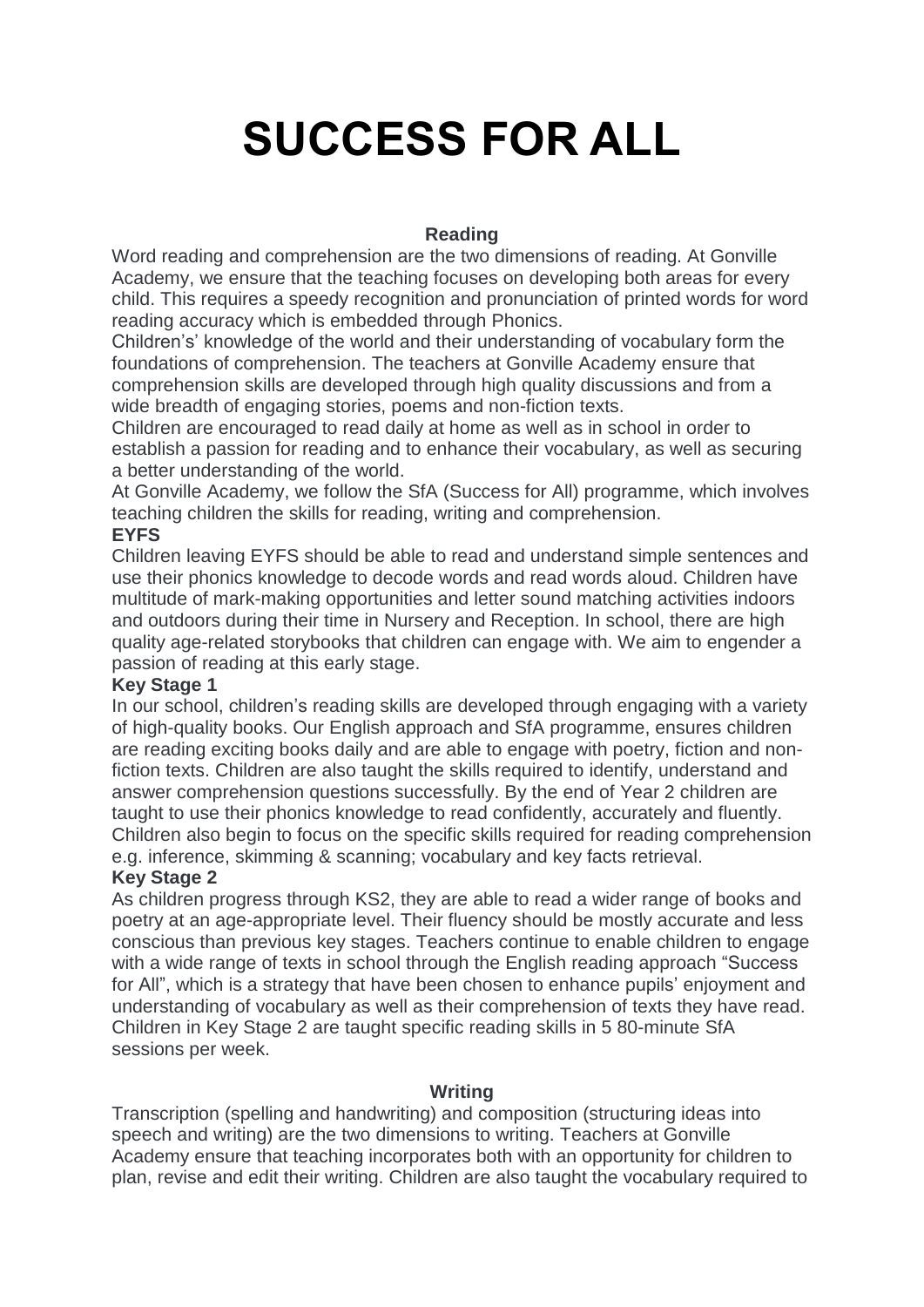bolster their writing and spoken language. This is an expectation across all Key Stages at Gonville.

At Gonville Academy, we use Success for All from Year 1-6 which involves engaging with an exciting stage-related book and producing in-depth writing based on it. In addition to this, writing is taught through our range of diverse curriculum topics.

# **EYFS**

Children begin to use their phonics knowledge to write words that match their spoken sound in Early Years. They are expected to be able to write simple sentences that can be read by themselves as well as others. Teachers ensure the learning environment is engaging and stimulating for young children, allowing opportunities to engage with letters and sounds and mark making, in Nursery and Reception. In Nursery, children are encouraged to mark make daily using gross and fine motor skills. In Reception, children have daily Write Away sessions in which they are encouraged to write in simple sentences.

### **Key Stage 1**

Children develop the stamina to write narratives, recount real life events (in diaries and newspapers) and poetry, in KS1. Children are given the opportunity to think about what they are going to write by planning or saying their sentences aloud first. Children are also encouraged to write down key words including new vocabulary and vocabulary from their reading sessions to help them structure sentences. Teachers provide regular opportunities for children to re-read their work, to check it makes sense and to edit what they have written. SfA (which takes every day each week) allow numerous opportunities for these strategies. Every half term, children write a piece of applied writing based on their wider curriculum topic.

### **Key Stage 2**

As with reading, by the end of KS2 children's writing is expected to be fluent and autonomous. Children are taught to plan, draft, evaluate and edit their writing by identifying the audience and purpose for writing, selecting the appropriate grammar and vocabulary and by using the correct organizational and presentational devices to engage and guide the reader. In KS2 children produce writing based on books from Success for All, as well as linking writing to their topic.

#### **Handwriting**

In Early Years, pupils are encouraged to develop their fine motor skills through mark making. By Reception, pupils are taught to form letters accurately and cursive writing is modelled by the teacher. The expectation by the end of Year 1 is that children begin to form their letters in cursive style and this is developed through to Year 2 where children use cursive handwriting more confidently. Teachers ensure that handwriting is modelled at least twice a week in years 1 - 5. By the end of KS2, pupils are expected to write legibly, fluently and with increasing speed using pens.

# **Spelling**

# **EYFS**

In Early Years, children have an opportunity to practice green and red (tricky) words. **Key Stage 1**

Children are taught to spell by segmenting words into phonemes (sounds) and representing these by graphemes (letters). It is expected that by the end of Year 1 and 2, children are able to spell common exception and non-phonetically plausibe words accurately.

#### **Key Stage 2**

Children are expected to know how to spell the age-related common exception